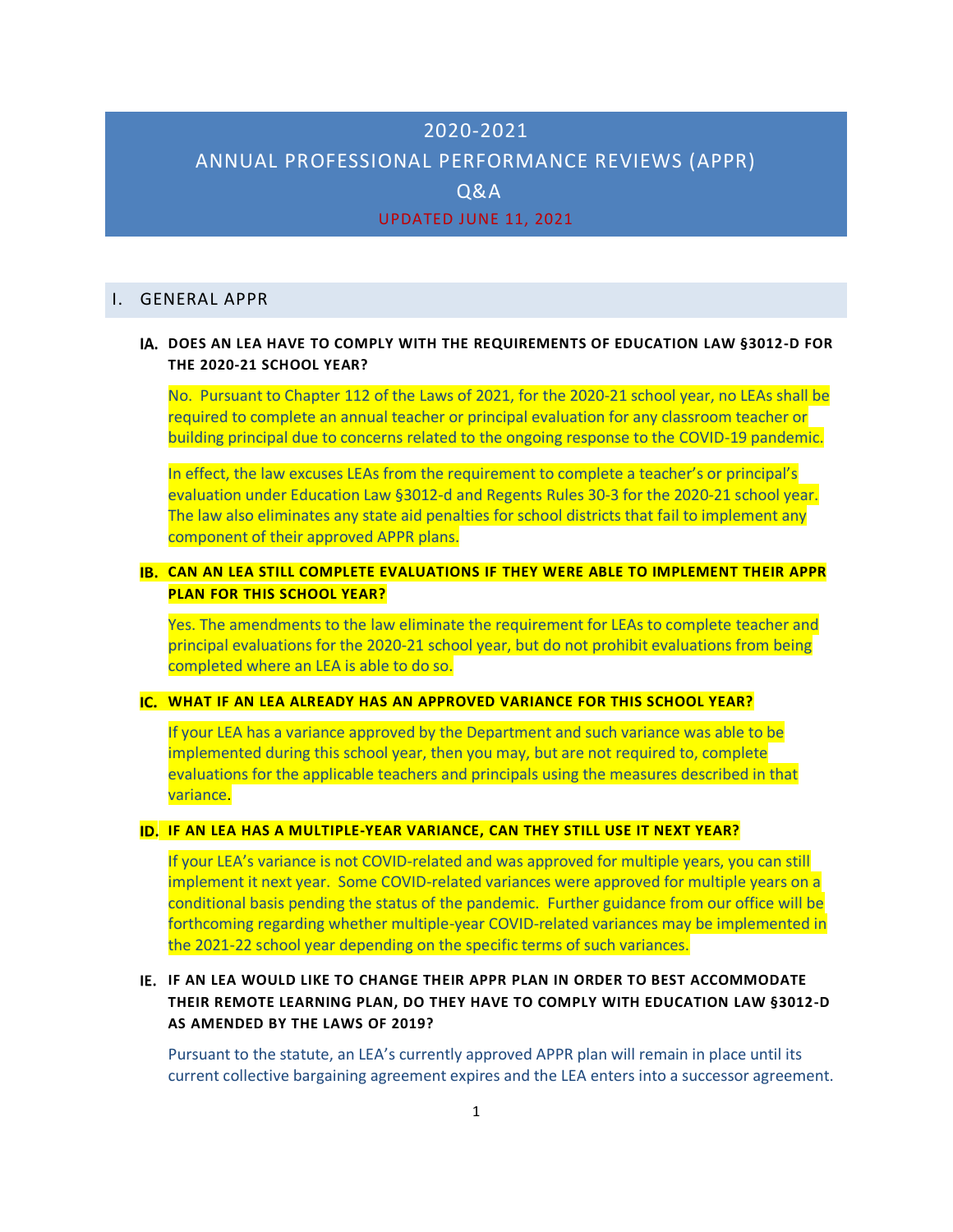Any APPR plan or material change approved after April 12, 2019 must be developed consistent with the requirements of Education Law §3012-d as amended.

#### **WHAT IS SUBJECT TO COLLECTIVE BARGAINING UNDER EDUCATION LAW §3012-D**?

[Section J of the APPR Guidance document](http://www.nysed.gov/educator-quality/appr-statute-regulations-and-guidance) describes the parts of the APPR plan that must be collectively bargained.

## II. STUDENT PERFORMANCE CATEGORY

#### STUDENT LEARNING OBJECTIVES (SLOS)

### **IIA. HOW WILL LEAS SET TARGETS IF THERE WERE NO SUMMATIVE ASSESSMENTS GIVEN IN SPRING 2020 TO USE AS BASELINE DATA?**

Baseline data is not limited to prior year test scores. The Department has always recommended that multiple sources of evidence be used to establish the most informative baseline. Those sources of evidence should include the best information educators have about a student's level of preparedness at the start of a course/grade level to help inform accurate target setting. Often, this information will be a student's past performance in similar courses/subject areas (not necessarily an end of year summative assessment) and/or information collected during the first marking period of the course.

# **IIB. WHAT WILL HAPPEN IF THE ASSESSMENTS INCLUDED IN MY LEA'S APPR PLAN ARE NOT ADMINISTERED IN THE 2020-21 SCHOOL YEAR? WILL LEAS BE REQUIRED TO HAVE BACK-UP SLOS?**

For the 2020-21 school year, LEAs are not required to have back-up SLOs or otherwise modify the student performance measures in their approved APPR plans due to the non-administration of assessments. Chapter 112 of the Laws of 2021 eliminates the requirement for LEAs to complete evaluations. Therefore, if one or more components of your LEA's approved APPR plan cannot be implemented, then the educators whose evaluations are supposed to be based on those measures would not have a completed APPR for this school year.

In the event that an LEA wishes to make COVID-related changes to the assessments and/or how student growth is measured in their currently approved APPR plan, they can apply for an APPR variance. Please contact us at [APPRVariance@nysed.gov](mailto:APPRVariance@nysed.gov) for further information on variance applications.

#### INPUT MODEL FOR PRINCIPALS

#### **IIC. HOW DOES THE INPUT MODEL FOR PRINCIPALS DIFFER FROM A SCHOOL VISIT?**

In an input model, effectiveness is measured by the actions educators take to improve student performance and to achieve set goals. In the case of the principal input model for the Required Student Performance category, principals are evaluated based on evidence of principal practice related to the Leadership Standards that impacts student growth whereas the principal school visit category of an evaluation involves all observable elements of principal practice related to the Leadership Standards, including and beyond those elements related to student growth.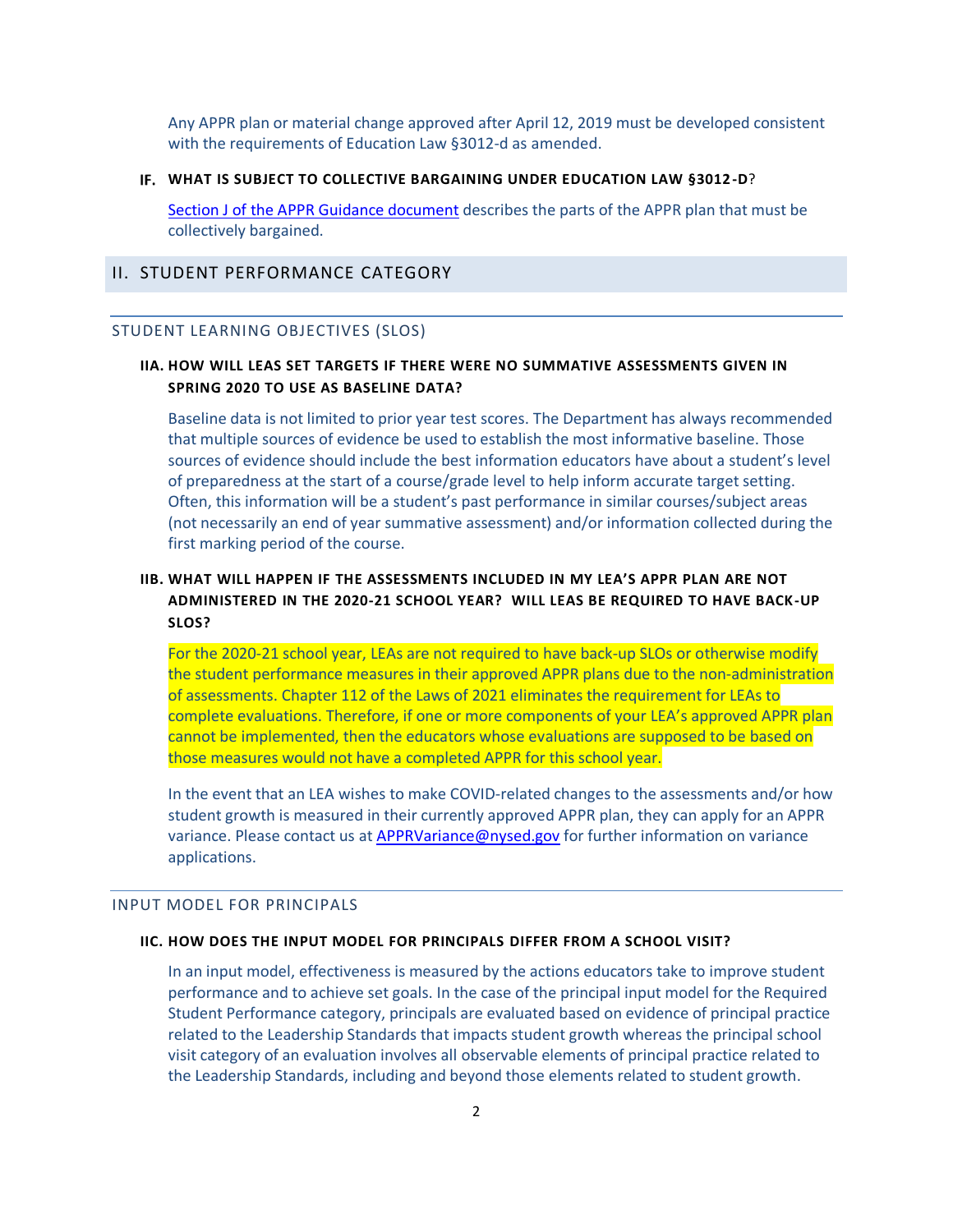The input model provides LEAs the opportunity to reimagine the Student Performance category for principals in such a way that centers the evaluative process around professional goal setting and attainment, recognizes and supports the varying roles, responsibilities, authority or autonomy principals have in their buildings, and can better align this component of a principal's evaluation with the existing strategic goals of an LEA.

However, an LEA may locally determine that they will use those areas specific of their principal practice rubric that are related specifically to student growth as evidence for their input model, through observable practice and/or through non-observable evidence that is collected at times other than during a school visit.

#### **IID. IS THE INPUT MODEL JUST A COLLECTION OF ARTIFACTS THAT IS SCORED ON A RUBRIC?**

Both quantitative and qualitative data can be used to demonstrate evidence of principal practice that promotes student growth. LEAs may locally determine that the most effective way to demonstrate evidence of principal practice is through the collection of artifacts/a portfolio, but they are not limited to this practice.

### III. TEACHER OBSERVATIONS/PRINCIPAL SCHOOL VISITS CATEGORY

#### TEACHER OBSERVATIONS/PRINCIPAL SCHOOL VISITS

Please note that, as of June 7, 2021, LEAs are no longer required to complete evaluations for the 2020-21 school year; therefore, if your LEA was unable to complete observations or school visits for certain teachers and/or principals, you are no longer required to do so. Guidance below is for LEAs that have agreed to implement their currently approved APPR plan.

## **IIIA. HOW DOES THE DEPARTMENT RECOMMEND CONDUCTING VIRTUAL OBSERVATIONS/SCHOOL VISITS FOR THE PURPOSES OF APPR?**

District administrators should collaboratively decide with principals and teachers how observations will be conducted virtually. Elements of the teacher and principal practice rubrics locally selected by the LEA should be reviewed to determine the priority areas as well as what types of authentic evidence of practice can and will be collected that can be used to provide feedback and support to educators. Please note that, as of June 7, 2021, LEAs are no longer required to complete evaluations for the 2020-21 school year; therefore, if your LEA was unable to complete observations or school visits for certain teachers and/or principals, you are no longer required to do so.

# **IIIB. IN LIGHT OF HEALTH AND SAFETY CONCERNS RELATED TO COVID-19, MY LEA DOES NOT WANT TO BRING INDEPENDENT EVALUATORS FROM OUTSIDE THE LEA INTO CLASSROOMS AND/OR BUILDINGS TO CONDUCT OBSERVATIONS AND/OR SCHOOL VISITS. HOW CAN WE ADDRESS THIS CONCERN?**

If an LEA has health and safety concerns related to COVID-19 and independent evaluators, they may apply for a Rural or Single Building Waiver or an Undue Burden Waiver, depending on their specific needs. This waiver must be reapplied for annually. For more information, please see the [Independent Evaluator Hardship Waiver resource page.](http://www.nysed.gov/educator-quality/waivers)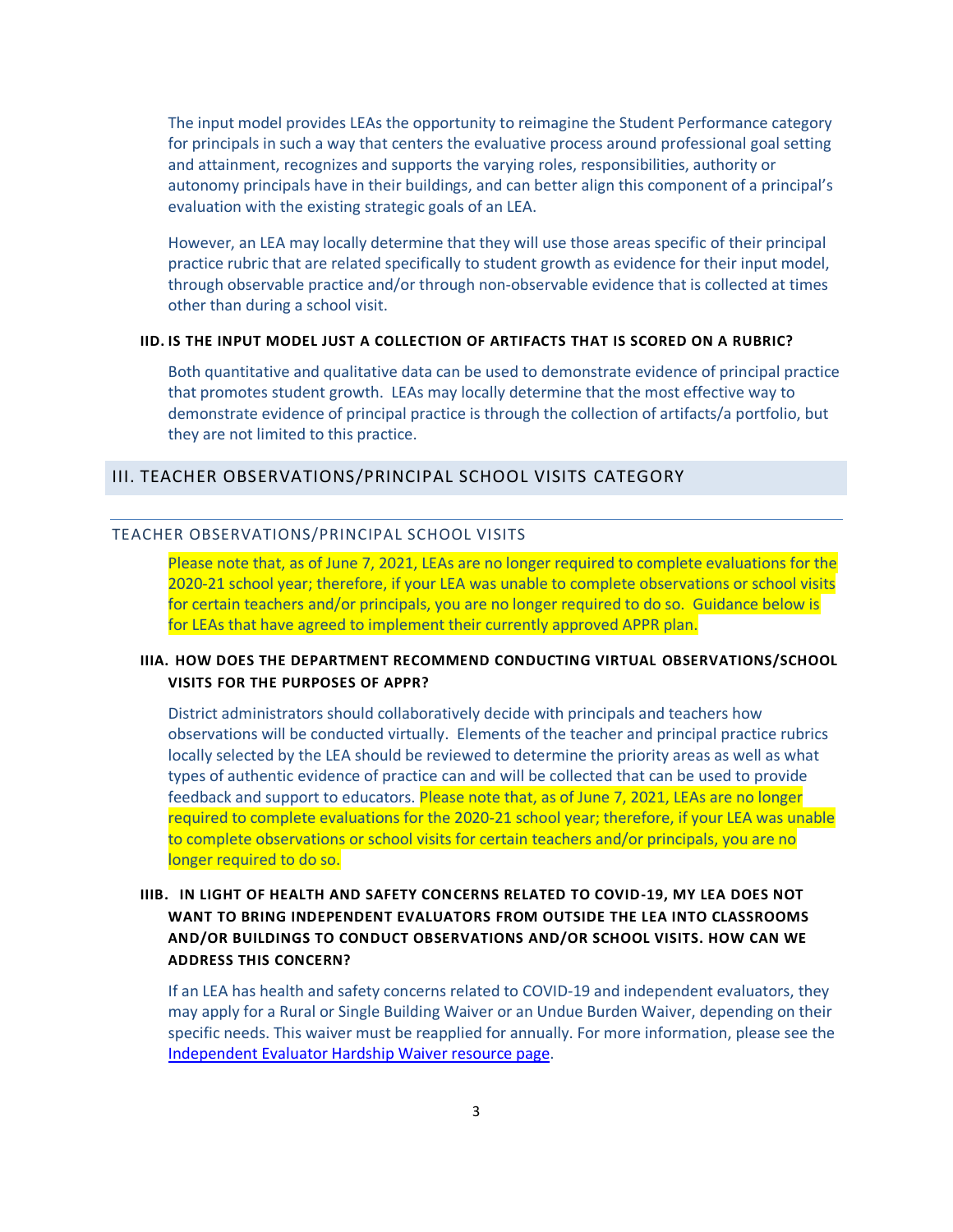# **IIIC. IS AN LEA REQUIRED TO MAKE A MATERIAL CHANGE TO THEIR PLAN IF THEY PLAN TO SUBSTITUTE VIRTUAL OBSERVATIONS IN THE PLACE OF IN-PERSON OBSERVATIONS FOR TEACHERS?**

If an LEA has locally determined to utilize synchronous virtual observations in the place of inperson observations and is following the same protocol as outlined in their approved APPR plan, assuming there are no conflicting provisions of a collective bargaining agreement, then a material change is not required.

However, if an LEA has locally determined to substitute asynchronous recorded instruction in place of in-person observations, they may apply for an APPR variance to make this COVIDrelated, time-limited change to their plan.

#### **IIID. CAN AN LEA REDUCE THE NUMBER, FREQUENCY, AND DURATION OF OBSERVATIONS?**

Yes, LEAs may locally determine the number, frequency, and duration of observations. Depending on the circumstances of the request, an LEA may require a material change or a variance. Please se[e Question IVB](#page-4-0) for more information.

# **IIIE. CAN AREAS OF THE PRACTICE RUBRIC BE PRIORITIZED AND OTHER AREAS NOT ADDRESSED THAT WOULD NORMALLY BE EVALUATED WHEN CONDUCTING AN IN-PERSON OBSERVATION?**

Yes, LEAs may locally determine that virtual observations conducted during remote instruction necessitate focus on elements of the practice rubric that differ from those observations conducted during in-person instruction, so long as the LEA designates the subcomponents of a rubric that they deem to be observable.

#### **IIIF. IS CONDUCTING A VIRTUAL OBSERVATION SUBJECT TO COLLECTIVE BARGAINING?**

Education Law §3012-d requires that the local procedures to implement the statutory and regulatory requirements of the Observation Category are subject to collective bargaining where required by Article 14 of the Civil Service Law. The Department recommends consulting with your local counsel about the specific circumstances of your LEA.

### **IIIG. DO EVALUATORS NEED TO BE TRAINED ON CONDUCTING VIRTUAL OBSERVATIONS?**

All evaluators, including lead evaluators, impartial and independent observers, and peer observers, must have appropriate training before conducting a teacher or principal's evaluation, including virtual observations if an LEA has locally decided to include virtual observations as a part of their annual evaluation cycle for purposes of APPR.

In addition, annual calibration sessions are required across all evaluators and LEAs are required to have a process for periodically re-certifying lead evaluators. In order to be certified as lead evaluators, administrators must be trained on nine elements (see [APPR Guidance Question H2\)](http://www.nysed.gov/educator-quality/appr-statute-regulations-and-guidance) and impartial independent observers and peer observers must receive training on three elements (see [APPR Guidance Question H3\)](http://www.nysed.gov/educator-quality/appr-statute-regulations-and-guidance).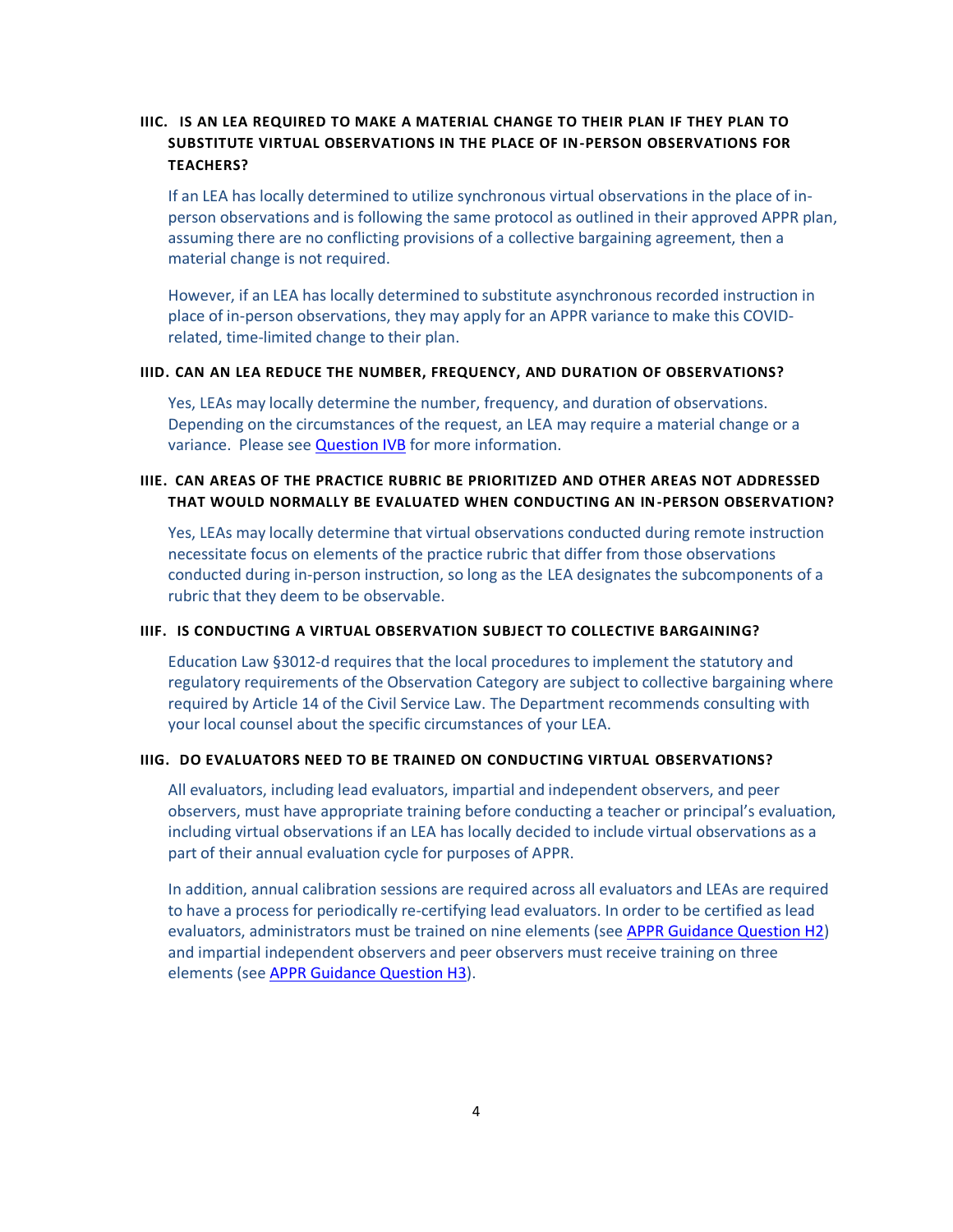### EVIDENCE FOR THE TEACHER OBSERVATIONS/PRINCIPAL SCHOOL VISITS CATEGORY

## **IIIH. WILL REMOTE INSTRUCTION IMPACT THE USE OF ARTIFACTS FOR THE TEACHER OBSERVATIONS/PRINCIPAL SCHOOL VISITS CATEGORY?**

Artifacts may be used to the extent that they constitute evidence of an otherwise observable rubric subcomponent (e.g., a lesson plan viewed during the course of a teacher observation may constitute evidence of professional planning and therefore be scored on the rubric as part of that classroom observation). As such, while LEAs are collaboratively deciding with their educators how observations will be conducted virtually, they should consider how artifacts can be used to supplement the direct observational evidence that is collected. Taken together, a fuller picture of an educator's practice may emerge in order to better tailor the actionable feedback provided to educators to support their improvement.

## IV. APPR VARIANCE

#### **IVA. HOW DOES AN LEA REQUEST AN APPR VARIANCE?**

If an LEA would like to request an APPR variance, or has any questions about what is allowed under a variance and the variance process, they should send an email to [APPRVariance@nysed.gov.](mailto:APPRVariance@nysed.gov) A member of the APPR team will then reach out to discuss your variance plans.

## <span id="page-4-0"></span>**IVB. HOW DOES AN LEA KNOW IF THEY NEED TO APPLY FOR AN APPR VARIANCE OR IF THEY SHOULD REQUEST A MATERIAL CHANGE FOR THEIR CURRENTLY APPROVED APPR PLAN?**

A material change for an APPR plan is required when making any changes to an approved APPR plan that fall within the requirements of Education Law §3012-d and the Commissioner's regulations (e.g., a change in assessment for an SLO in the Student Performance category, a different approved rubric for the Teacher Observation/Principal School Visit category, etc.).

A variance is to be used for the provisions of the statute for which Education Law §3012-d delegates responsibility to the Commissioner to establish the standards and procedures (e.g., a measure of student growth for teachers in the Student Performance category that does not rely on the results of a summative assessment; domain level holistic scoring of an observation/school visit rubric; etc.) but which go beyond the parameters defined in the regulations while complying with the statutory requirements of Education Law §3012-d.

Given the current circumstances surrounding COVID-19, if an LEA wishes to make time-limited changes to their APPR plans to accommodate alternative evaluative modalities, they may apply for a variance.

Both a material change and a variance are subject to collective bargaining to the extent required by Article 14 of the Civil Service Law.

If an LEA is unsure if the proposed revision for their APPR plan necessitates a material change or a variance, they should reach out to their APPR Team contact in the Office of Educator Quality and Professional Development, or send an email t[o educatoreval@nysed.gov.](mailto:educatoreval@nysed.gov)